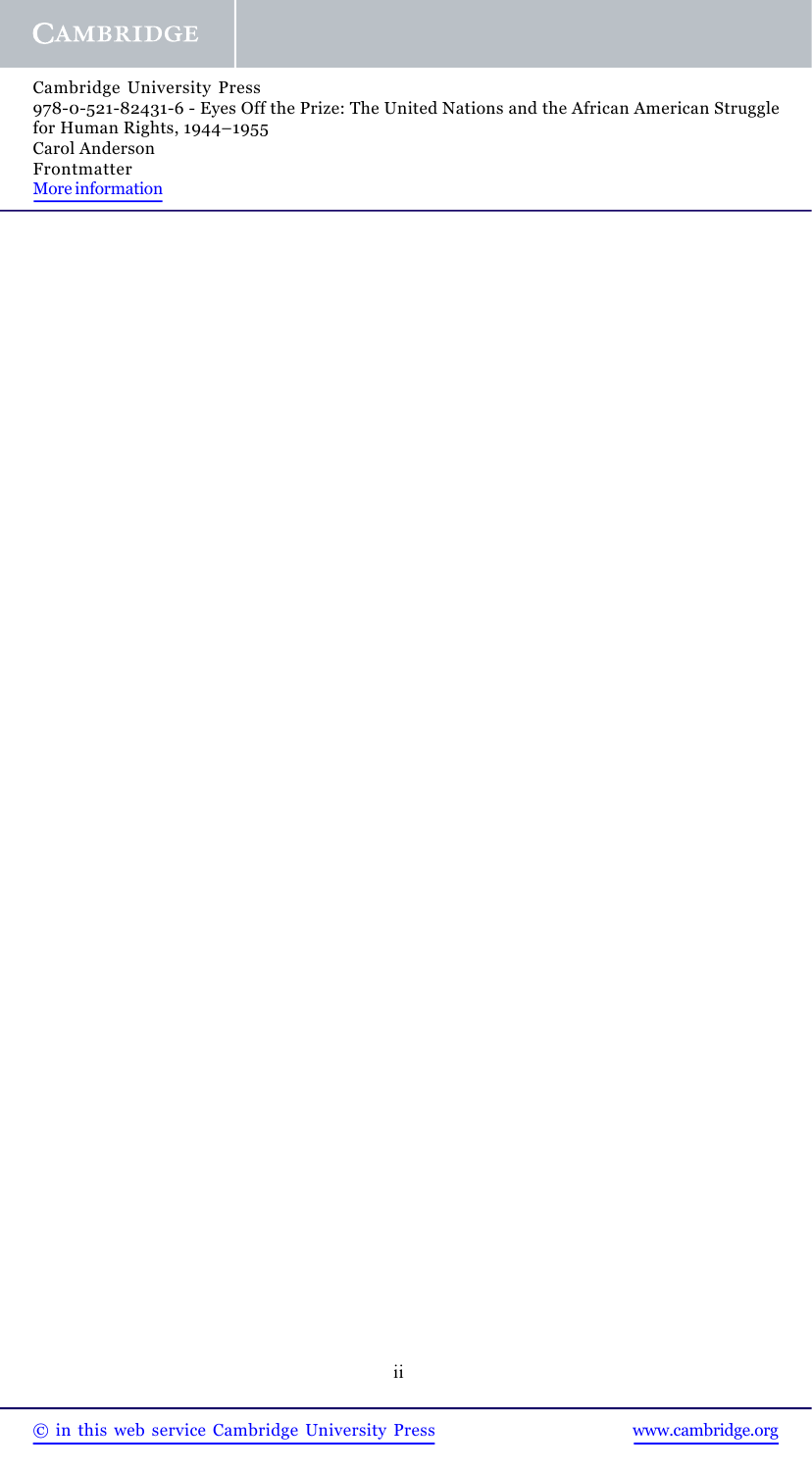# EYES OFF THE PRIZE

*The United Nations and the African American Struggle for Human Rights, 1944–1955*

> CAROL ANDERSON *University of Missouri–Columbia*

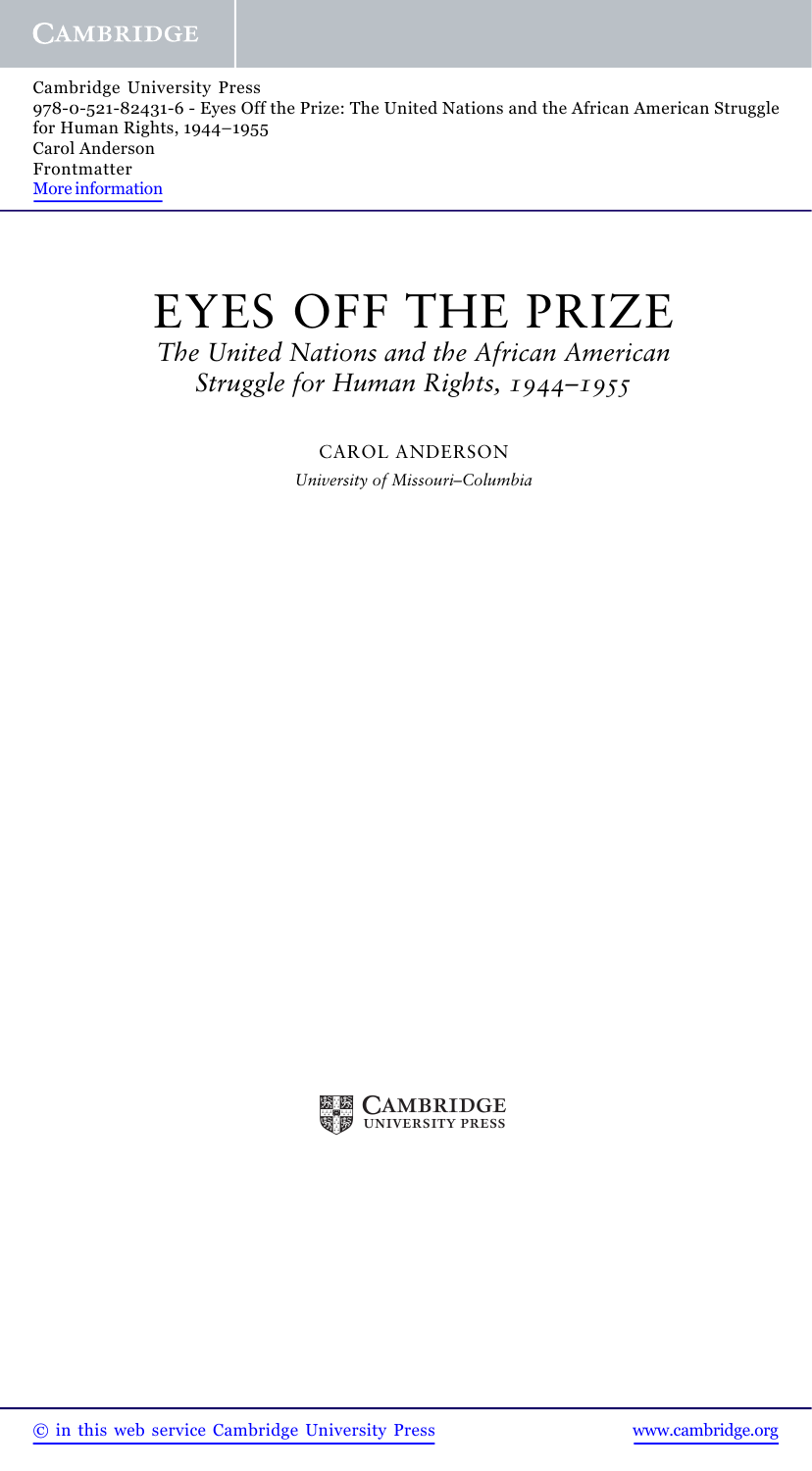### **CAMBRIDGE**

| Cambridge University Press                                                                   |
|----------------------------------------------------------------------------------------------|
| 978-0-521-82431-6 - Eyes Off the Prize: The United Nations and the African American Struggle |
| for Human Rights, 1944–1955                                                                  |
| Carol Anderson                                                                               |
| Frontmatter                                                                                  |
| More information                                                                             |
|                                                                                              |

cambridge university press Cambridge, New York, Melbourne, Madrid, Cape Town, Singapore, São Paulo, Delhi, Tokyo, Mexico City

Cambridge University Press The Edinburgh Building, Cambridge CB2 8RU, UK

Published in the United States of America by Cambridge University Press, New York

www.cambridge.org Information on this title: www.cambridge.org/9780521824316

© Carol Anderson 2003

This publication is in copyright. Subject to statutory exception and to the provisions of relevant collective licensing agreements, no reproduction of any part may take place without the written permission of Cambridge University Press.

> First published 2003 8th printing 2011

*A catalogue record for this publication is available from the British Library*

*Library of Congress cataloguing in publication data* Anderson, Carol (Carol Elaine) Eyes off the prize : African Americans, the United Nations, and the struggle for human rights, 1944-1945 / Carol Anderson.

p. cm.

Includes bibliographical references and index. isbn 0-521-82431-1 – isbn 0-521-53158-6 (pbk.) 1. African Americans – Civil rights. 2. Human rights – United States – History – 20th century. 3. African Americans – History – 1877-1964. 4. Civil rights movements – United States – History – 20th century. 5. United Nations – United States. I. Title. e185.61 a543 2003

323.1´196073–dc21 2002031554

isbn 978-0-521-82431-6 Hardback isbn 978-0-521-53158-0 Paperback

Cambridge University Press has no responsibility for the persistence or accuracy of URLs for external or third-party internet websites referred to in this publication, and does not guarantee that any content on such websites is, or will remain, accurate or appropriate. Information regarding prices, travel timetables, and other factual information given in this work is correct at the time of first printing but Cambridge University Press does not guarantee the accuracy of such information thereafter.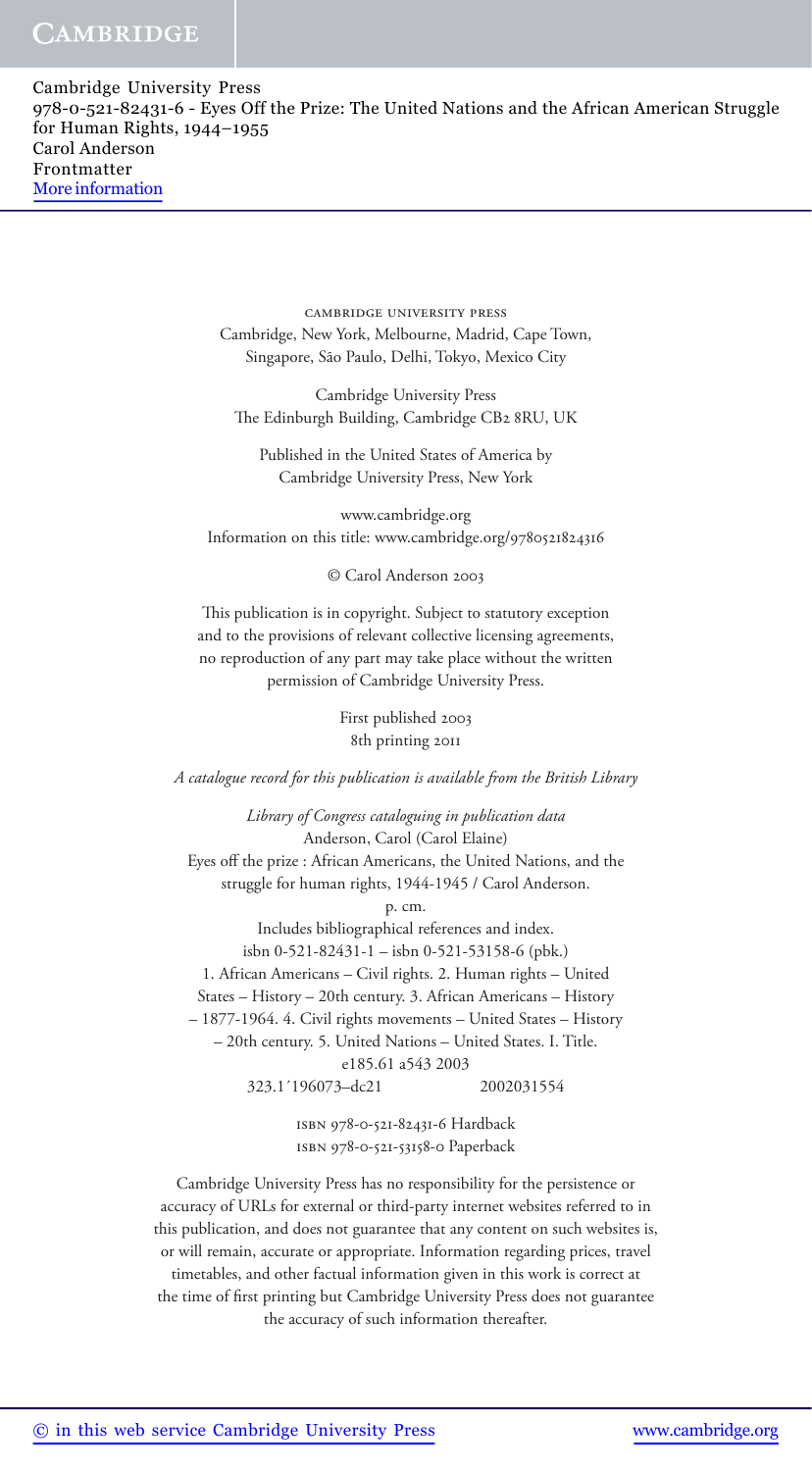## **CAMBRIDGE**

Cambridge University Press 978-0-521-82431-6 - Eyes Off the Prize: The United Nations and the African American Struggle for Human Rights, 1944–1955 Carol Anderson Frontmatter More information

> *Dedicated to Mommy, Daddy, and Little Dave I miss you.*

v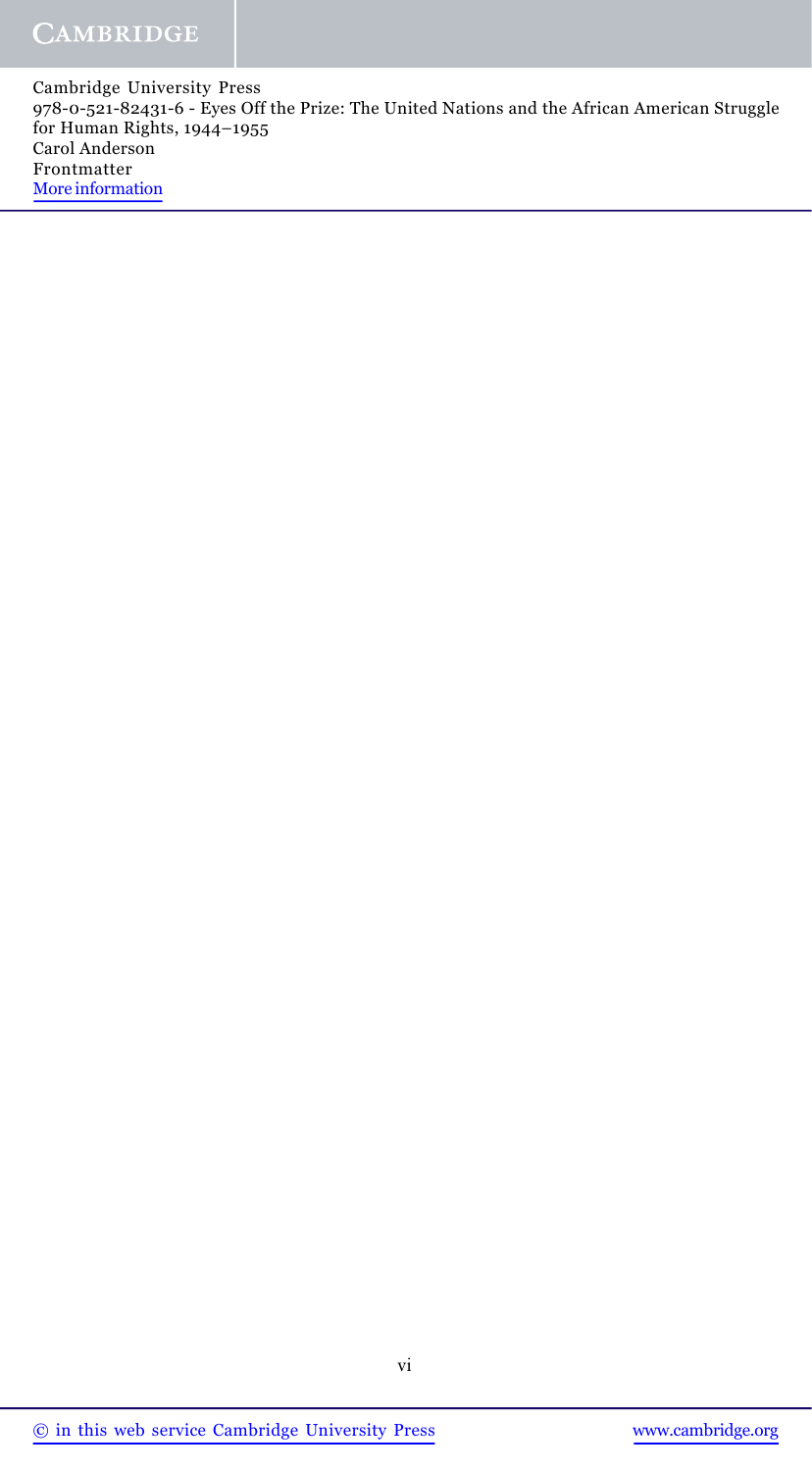# *Contents*

| Acknowledgments                                                                                         | <i>page</i> ix |
|---------------------------------------------------------------------------------------------------------|----------------|
| Introduction: The Struggle for Black Equality                                                           | 1              |
| I Beyond Civil Rights: The NAACP, the United Nations, and<br>Redefining the Struggle for Black Equality | 8              |
| 2 The Struggle for Human Rights: African Americans Petition<br>the United Nations                       | 58             |
| 3 Things Fall Apart                                                                                     | II3            |
| 4 Bleached Souls and Red Negroes                                                                        | 166            |
| 5 The Mirage of Victory                                                                                 | 2IO            |
| Epilogue: The Prize                                                                                     | 27I            |
| Bibliography                                                                                            | 277            |
| Acronyms                                                                                                | 29I            |
| Index                                                                                                   | 293            |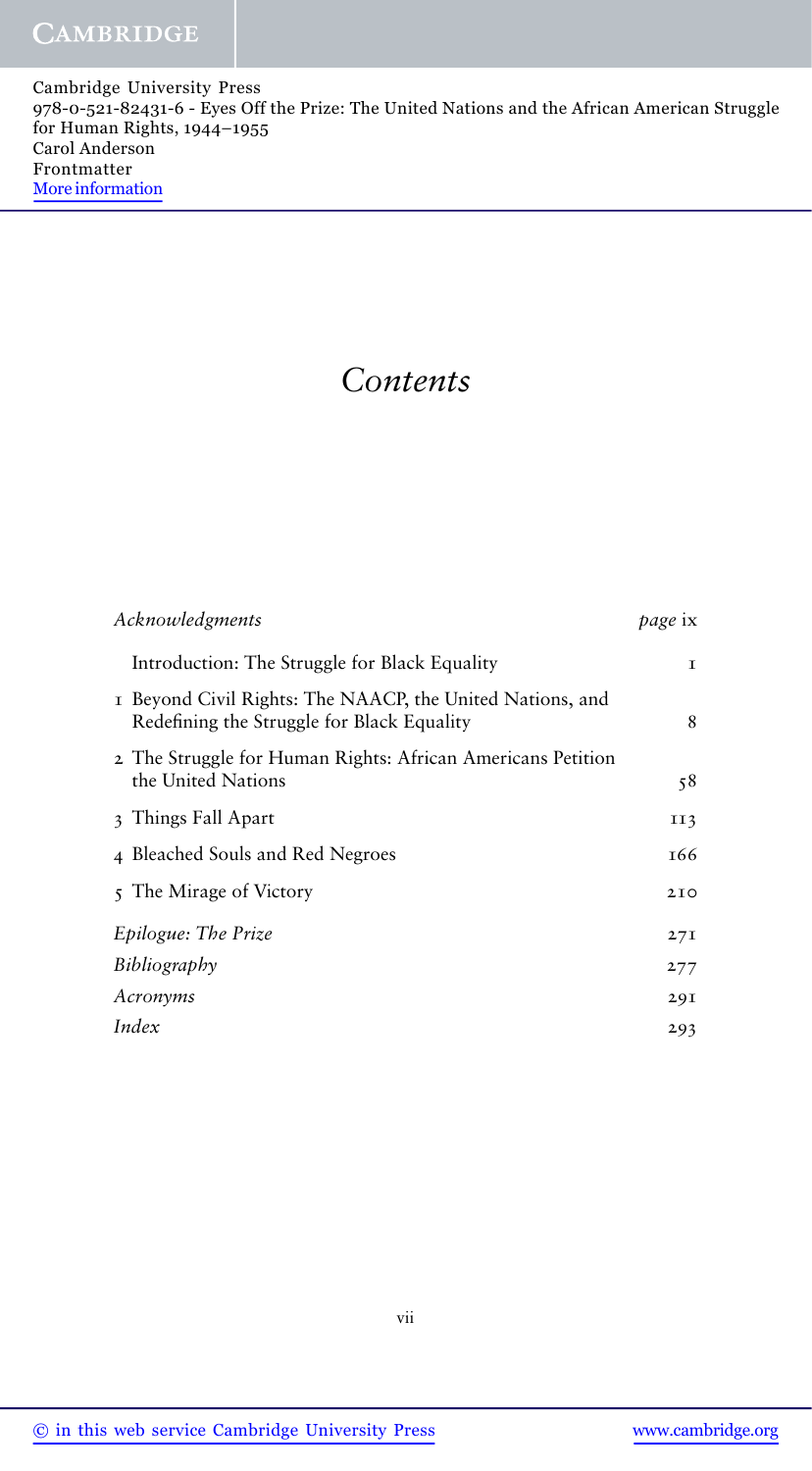viii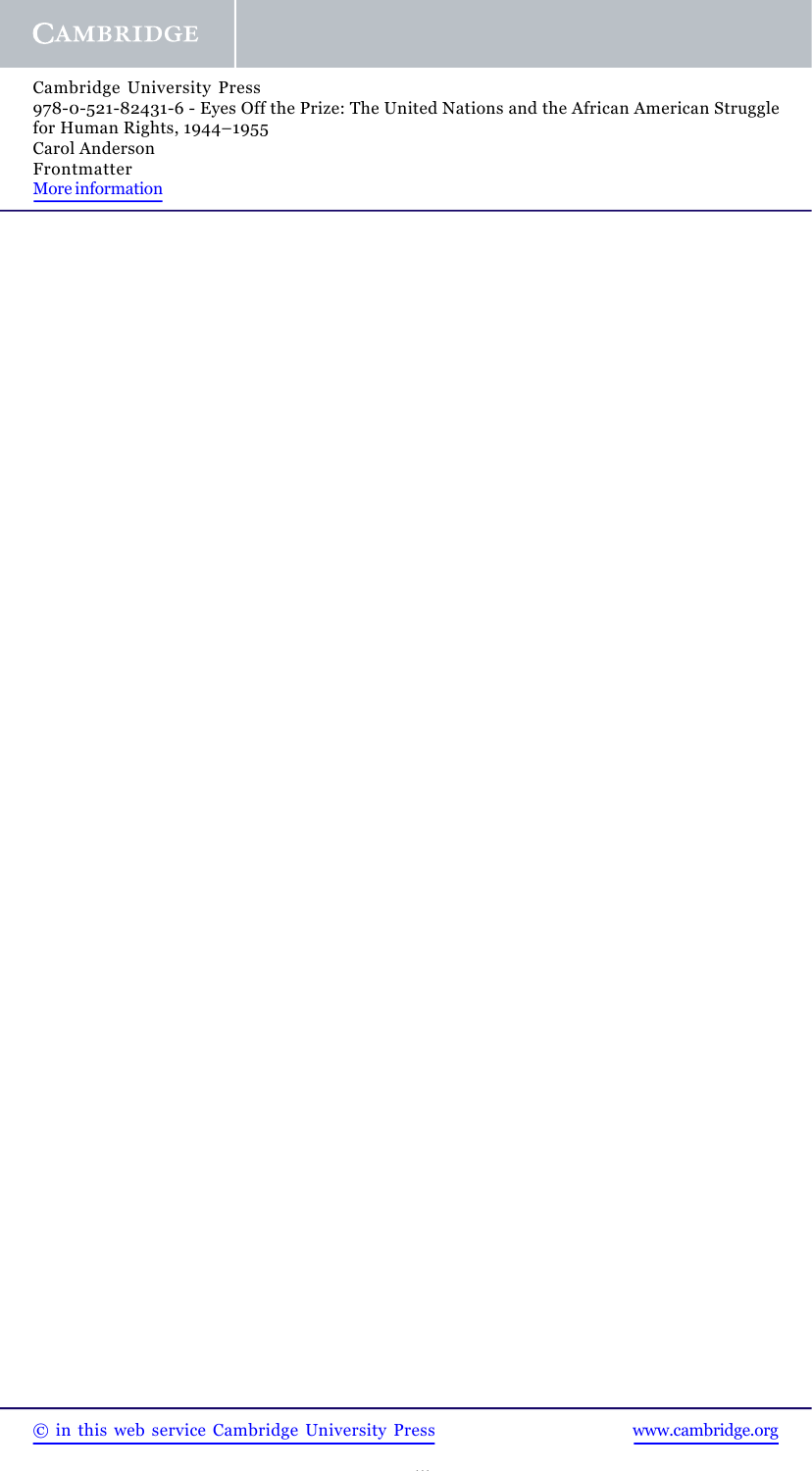# *Acknowledgments*

The writing of this book could have easily been the subject of a book itself. I thank all of those who gave me the strength, support, and sense of humor to get through it. First and foremost, I thank my parents, George and Beth Anderson, who although they died before the book was completed, gave me the inner peace I needed to carry on. And then, there are my sons, Aaron and Drew, whose wry sense of humor always helped me keep things in perspective. I thank my brothers, Earl, David, and Wendell, for making me believe that I could do anything. But, then again, high-stakes, winner-takes-your-dignity pinochle with K.D., Jimi Hendrix, full throttle, at 6 a.m., and going 100 mph down Main Street in a '64 midnight blue Chevy Malibu will do that for you. I honor and thank my neighbors for life, Charles (Is Said) and Anita Lyons, who gave me a village whether I was right across the street or a thousand miles away. I sincerely thank Wendy O'Donnell, who was always there for me even when I didn't know I needed it. Thanks for "kidnaping" me, for being "not nice," and being there regardless. No one does it better. A special thank you to my best friend, Yolanda Comedy, who was my rock when the earth crumbled beneath my feet. Yolanda had the wisdom and compassion to handle all of the phone calls at three in the morning, whether it was about yet another death in the family, the Biblical flood that wiped out almost an entire floor of my house, including my home office, or the ... (well, as I said, that would be another book in and of itself).

Through it all, I have been fortunate to have incredible colleagues at the University of Missouri–Columbia, at Ohio State University, and throughout the country, who have read chapters, helped revise grant proposals, and shared sources. Your insights, whether I was able to incorporate them or not, always pushed me to think deeper and further about what I was saying. Thank you Kwame Alford, Rowland Brucken, Robert Collins, Mary Dudziak, Cary Fraser, Cheryl Greenberg, Patrick Hadley, Patrick Hill, Michael Hogan, Mary Ann Heiss, Abdullahi Ibrahim,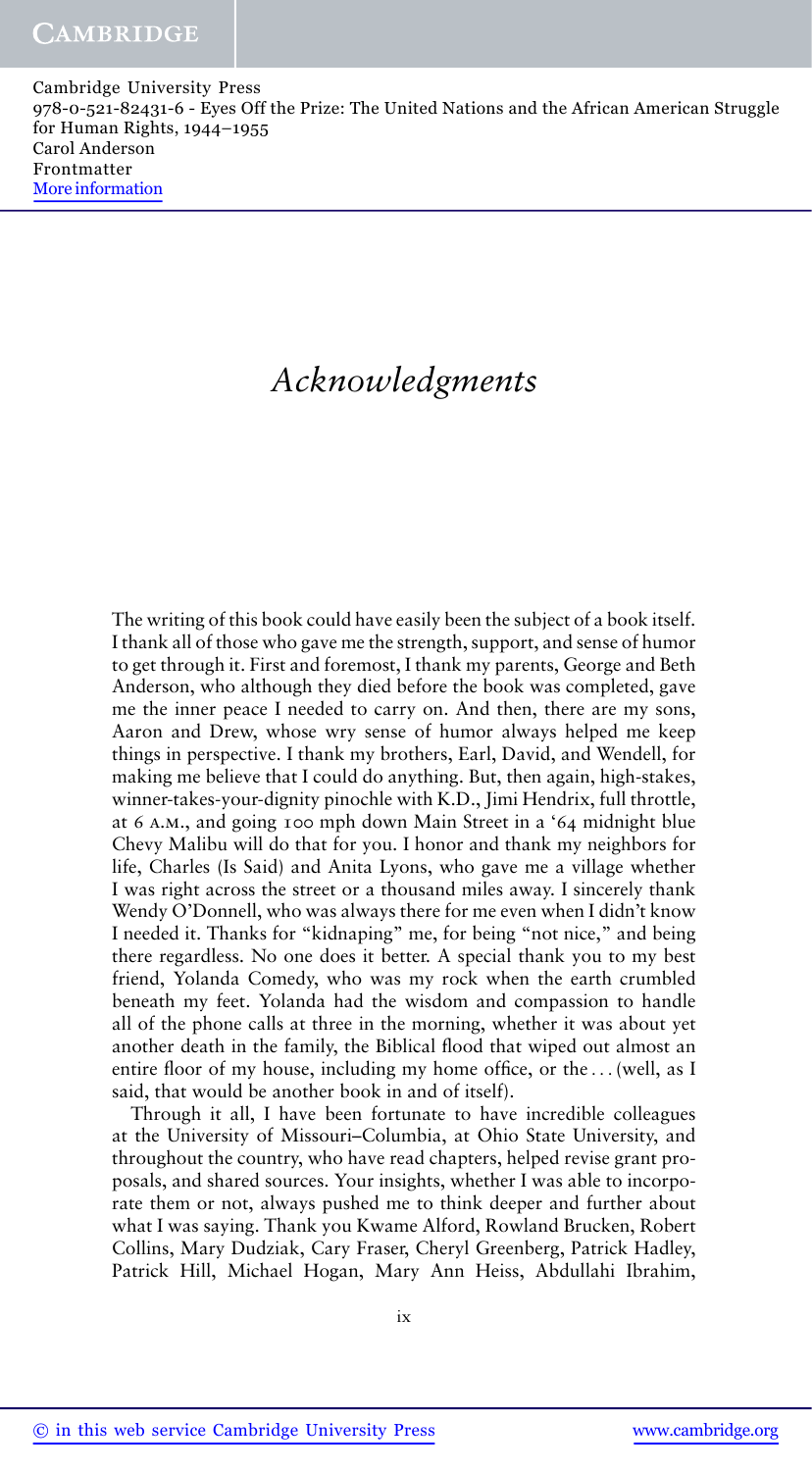#### x *Acknowledgments*

Ruth Iyob, Franklin Knight, Michael Krenn, Paul Pierpaoli, Brenda Gayle Plummer, Lewis Randolph, Linda Reeder, Jonathan Rosenberg, Marshall Stevenson, Jr., Arvarh Strickland, William Walker, Garry Walters, Steven Watts, Robert Weems, Jr., George White, Jr., LeeAnn Whites, Laura Wexler, Elisse Wright, and the anonymous reviewers who provided wonderful suggestions for taking the manuscript "to the next level." I also must thank two amazing undergraduate research assistants, Jamenda Moss-Briscoe and Vernon Mitchell, Jr., who could ferret out even the most obscure sources quickly and with ease. Of course, none of this would have been possible without the expertise of the archivists and librarians, such as Dennis Bilger, Liz Safly, JoEllen El-Bashir, Lynn Bassanese, Robert Parks, Nancy Snedeker, Geoffrey Swindell, William Stoltz, Connie May, Albert King, Fred Bauman, and Kia Campbell, whom I thank profusely.

I am also indebted to the Ford Foundation, the American Council for Learned Societies, the Eisenhower World Affairs Institute, the Mississippi Humanities Council, the Research Board of the University of Missouri System, the Research Council of the University of Missouri–Columbia, the Council on Inter-institutional Cooperation, and Ohio State University for generous research and fellowship support.

Finally, I thank Lewis Bateman and Alia Winters at Cambridge University Press for having the vision to take this project on and move it forward with such skill and alacrity.